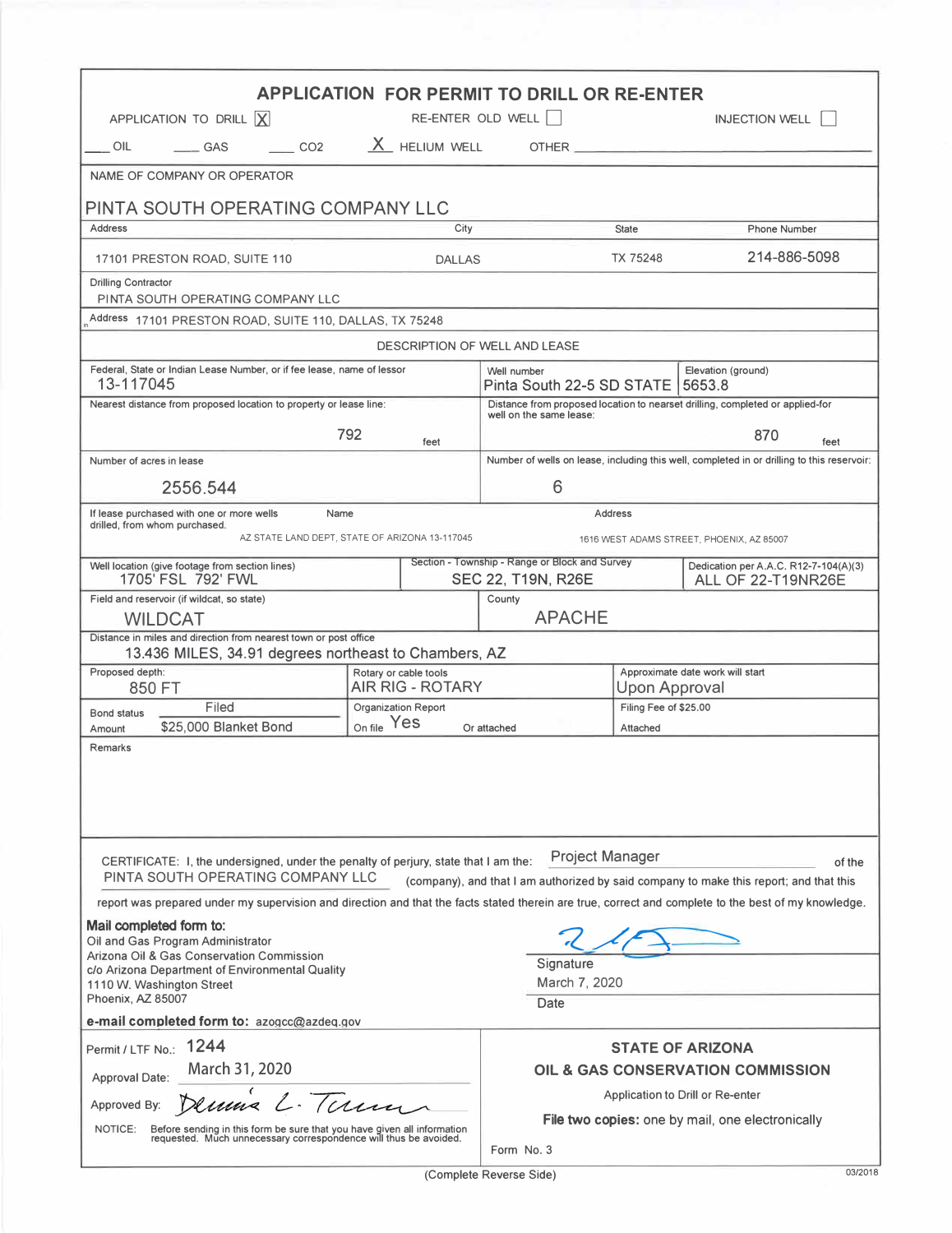- 1. Operator shall outline on the plat the acreage dedicated to the well in compliance with AA.C. R12-7-107.
- 2. A registered surveyor shall show on the plat the location of the well and certify this information in the space provided.
- 3. ALL DISTANCES SHOWN ON THE PLAT MUST BE FROM THE OUTER BOUNDARIES OF THE SECTION.
- 4. Is the operator the only owner in the dedicated acreage outlined on the plat below ? YES  $\frac{X}{Y}$  NO
- 5. If the answer to question four is no, have the interests of all owners been consolidated by communitization agreement or otherwise? YES \_\_\_\_\_\_\_\_ NO \_\_\_\_\_\_\_ If answer is yes, give type of consolidation
- 6. If the answer to question four is no, list all the owners and their respective interests below:



| J55<br>$0 - 100$ ft<br>0ft<br>10.75"<br>36lbs<br>100 ft<br>21 sacks<br>J55<br>$0 - 663$ ft<br>0ft<br>フリ<br><b>20 lbs</b><br>663 ft<br>105sacks<br>J <sub>55</sub><br>0ft<br>$0 - 850$ ft<br>4.5"<br>$10.5$ lbs<br>850 ft<br>85 sacks | Type 2<br>Type 2<br>Type2 |  |
|--------------------------------------------------------------------------------------------------------------------------------------------------------------------------------------------------------------------------------------|---------------------------|--|